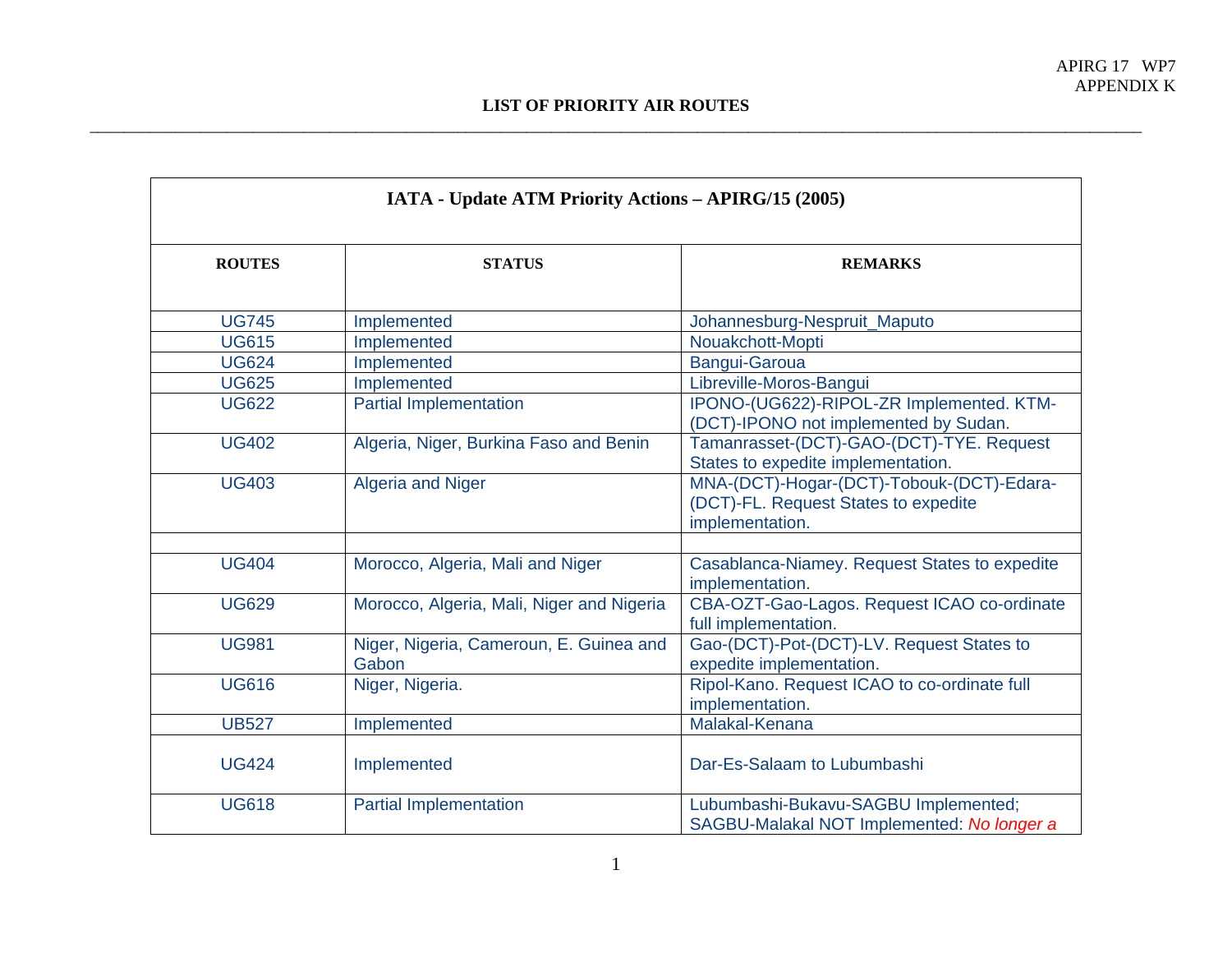| <b>ROUTES</b> | <b>STATUS</b>                 | <b>REMARKS</b>                                                                                                                                                                |
|---------------|-------------------------------|-------------------------------------------------------------------------------------------------------------------------------------------------------------------------------|
|               |                               | priority - No scheduled flights from Egypt/Europe<br>in this route.                                                                                                           |
| <b>UB607</b>  | <b>Partial Implementation</b> | Goma-El Obeid Implemented; El Obeid-New<br>Valley-El Daba NOT Implemented: No longer a<br>priority - No scheduled flights from Egypt/Europe<br>in this route.                 |
| <b>UB525</b>  | Ethiopia, Sudan and Egypt     | Addis Ababa-Luxor. Request States to expedite<br>implementation.                                                                                                              |
| <b>UL612</b>  | DR Congo, Sudan and Egypt     | Goma-El Dhaba. Request States to expedite<br>implementation. Similar Route as UB607 above.<br>No longer a priority - No scheduled flights from<br>Egypt/Europe in this route. |
| <b>UM220</b>  | Sudan                         | Lodwar-Abu Simbel. Request States to expedite<br>implementation. RNAV ROUTE                                                                                                   |
| <b>UM365</b>  | Sudan                         | Geneina-Port Sudan. Request ICAO co-ordinate<br>full implementation. RNAV ROUTE                                                                                               |
| <b>UM665</b>  | Sudan                         | Addis Ababa-Morowe. Request States to expedite<br>implementation. (Route in New Request)                                                                                      |
| <b>UR400</b>  | Sudan                         | Abu Simbel to Kassala. Request ICAO co-ordinate<br>full implementation.                                                                                                       |
| <b>UM365</b>  | <b>Sudan</b>                  | Geneina-Port Sudan. Request ICAO co-ordinate<br>full implementation. RNAV ROUTE                                                                                               |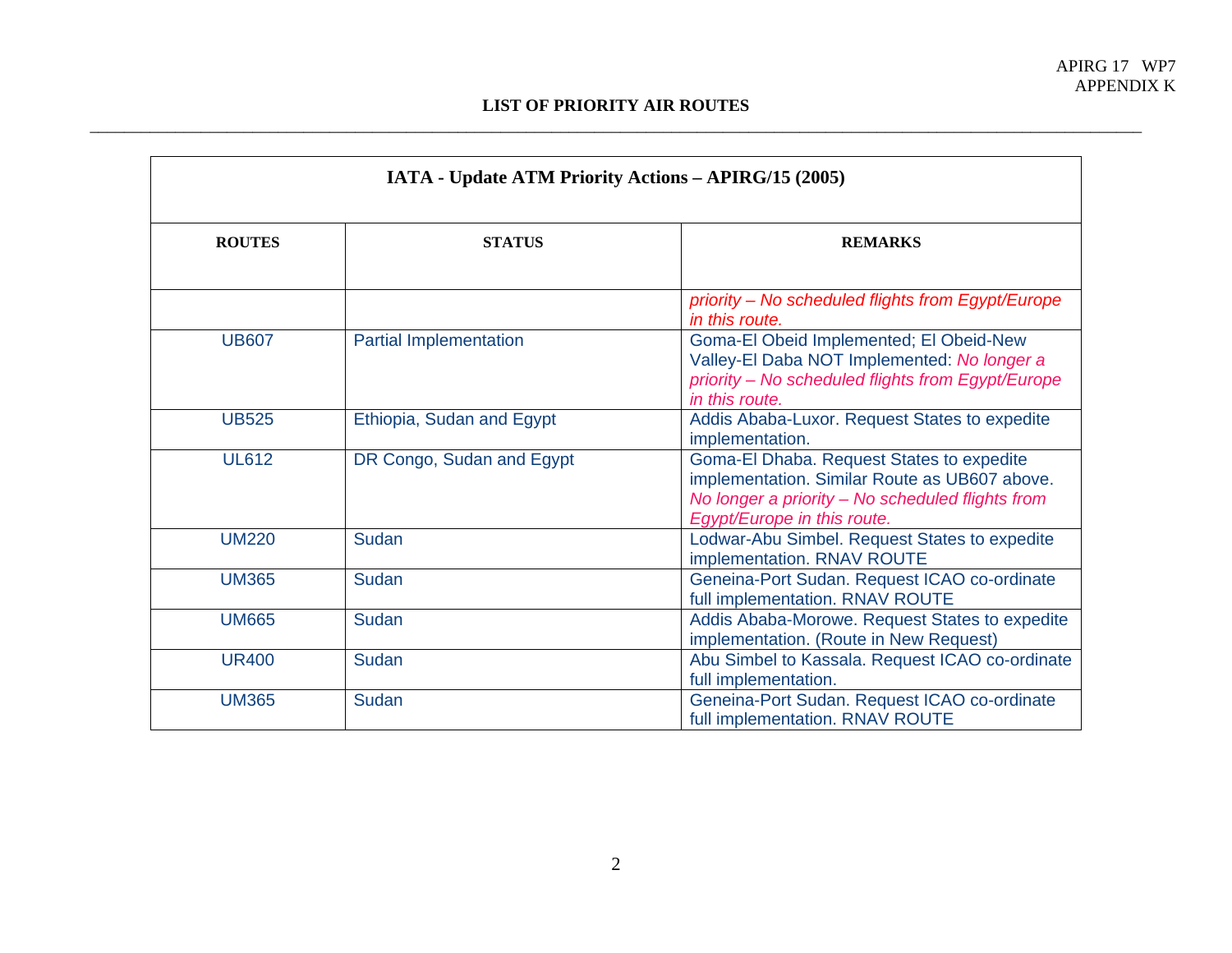| <b>Users Priority Route Proposals for 2010</b> |                                      |                                                              |  |  |
|------------------------------------------------|--------------------------------------|--------------------------------------------------------------|--|--|
| <b>Routes description</b>                      | <b>Countries</b>                     | <b>Remarks</b>                                               |  |  |
| 1-BDR-(DCT)-NUBAR                              | <b>Ethiopia and Sudan</b>            | Modify Route UB525 recommended by APIRG 16.                  |  |  |
| 2-TIKAT-MRW                                    | Sudan                                | Modify Route UM665 recommended by APIRG<br>16.               |  |  |
| 3-GWZ-ALEMU                                    | Ethiopia                             | Re-instatement of Route UR611 in Ethiopian<br>airspace.      |  |  |
| 4-15GWZ-SAGBU                                  | Sudan                                | Re-instatement of Route UB535 in Sudan<br>airspace.          |  |  |
| 5-LOV-BUN                                      | Kenya, Uganda and DR Congo           | Preferred Route is 15GWZ-SAGBU shown above.                  |  |  |
| 6-W886-GM-(DCT)-<br><b>MPK</b>                 | Ethiopia, Sudan and ASECNA           | Extend W886 direct to Bangui.                                |  |  |
| 7-MLK-(DCT)-FL                                 | <b>Sudan and ASECNA</b>              | Malakal direct to Ndjamena.                                  |  |  |
| 8-KGI-(DCT)-LV                                 | DR Congo and ASECNA                  | Kisangani direct to Libreville.                              |  |  |
| 9-LOV-(DCT)-MWZ                                | Kenya, Uganda and Tanzania           | Connecting Southbound route to Lubumbashi.<br>Replace UG618. |  |  |
| 10-OXILO-(DCT)-LAG                             | Nigeria                              | Extend UA861 direct to Lagos.                                |  |  |
| 11-MLK-(DCT)-LAG                               | Sudan, ASECNA and Nigeria            | This Route is preferred to OXILO-(DCT)-LAG<br>route above.   |  |  |
| 12-DLA-(DCT)-ACC                               | <b>ASECNA, Nigeria and Ghana</b>     | DLA direct to ACC or ABJ.                                    |  |  |
| 13-NV-(DCT)-LUB                                | Kenya, Tanzania, Zambia and DR Congo | Nairobi direct Lubumbashi.                                   |  |  |
| 14-NV-(DCT)-BKK                                | Kenya, Seychelles, India,            | Oceanic Route (Flex Routing). Involve other<br>Regions.      |  |  |
| 15-WHV-AKAZU-<br><b>ITNEL-BZ</b>               | Angola, DR Congo                     | Route published but suspended by NOTAM<br>(UA617F).          |  |  |
| 16-ERKEL-(DCT)-<br><b>BIRNI</b>                | <b>Niger</b>                         |                                                              |  |  |
| 17-BRN-(DCT)-ATMUL                             | Egypt                                |                                                              |  |  |